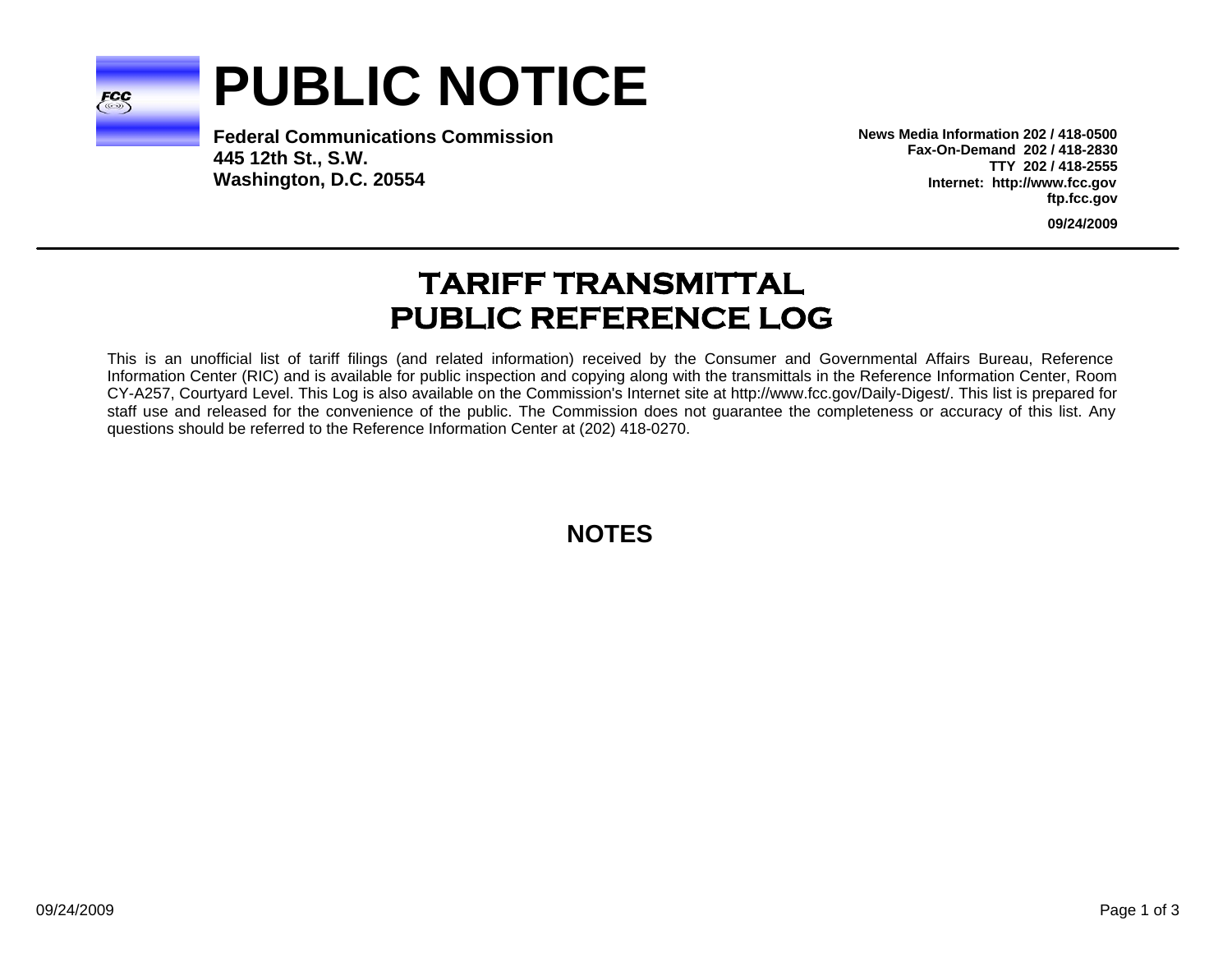## **PUBLIC REFERENCE LOG:09/11/2009**

#### **Non Dominant**

| <b>ISSUED</b> | CARRIER                             |                |    | FILING # TRANS # FCC #   | EFF DATE # DISKS # CDS # PAGES NTC 61.38 61.49 PUS PET DUE S. P. # |              |              |             |            |         |
|---------------|-------------------------------------|----------------|----|--------------------------|--------------------------------------------------------------------|--------------|--------------|-------------|------------|---------|
|               | 09/04/2009 BUDGET PREPAY, INC.      | $\overline{1}$ | 5  | $\overline{4}$           | 09/05/2009 1                                                       | $\mathbf{1}$ | $\mathbf{0}$ | $\mathbf 0$ | LJB        |         |
|               | <b>SYNOPSIS</b>                     |                |    |                          |                                                                    |              |              |             |            |         |
|               |                                     |                |    |                          |                                                                    |              |              |             |            |         |
|               |                                     |                |    |                          |                                                                    |              |              |             |            |         |
| <b>ISSUED</b> | <b>CARRIER</b>                      |                |    | FILING # TRANS # FCC #   | EFF DATE # DISKS # CDS # PAGES NTC 61.38 61.49 PUS PET DUE S. P. # |              |              |             |            |         |
|               | 09/01/2009 CASTLE WIRE, INC.        | $\mathbf{1}$   | 4  | $\overline{1}$           | 09/02/2009 1                                                       | $\mathbf{1}$ | $\mathbf{0}$ | $\mathbf 0$ | LJB        |         |
|               | <b>SYNOPSIS</b>                     |                |    |                          |                                                                    |              |              |             |            |         |
|               |                                     |                |    |                          |                                                                    |              |              |             |            |         |
|               |                                     |                |    |                          |                                                                    |              |              |             |            |         |
| <b>ISSUED</b> | <b>CARRIER</b>                      |                |    | FILING # TRANS # FCC #   | EFF DATE # DISKS # CDS # PAGES NTC 61.38 61.49 PUS PET DUE         |              |              |             |            | S. P. # |
|               | 09/04/2009 CAVALIER TELEPHONE       | $\mathbf{1}$   | 14 | $\overline{\phantom{0}}$ | 09/06/2009 1                                                       | $\mathbf{1}$ | $\mathbf 0$  | $\mathbf 0$ | <b>LJB</b> |         |
|               | <b>SYNOPSIS</b>                     |                |    |                          |                                                                    |              |              |             |            |         |
|               |                                     |                |    |                          |                                                                    |              |              |             |            |         |
|               |                                     |                |    |                          |                                                                    |              |              |             |            |         |
| <b>ISSUED</b> | <b>CARRIER</b>                      |                |    | FILING # TRANS # FCC #   | EFF DATE # DISKS # CDS # PAGES NTC 61.38 61.49 PUS PET DUE S. P. # |              |              |             |            |         |
|               | 09/09/2009 COX COMMUNICATIONS, INC. | $\mathbf{1}$   | 56 | $\overline{4}$           | 09/10/2009 1                                                       |              | $\mathbf{0}$ | $\mathbf 0$ | <b>LJB</b> |         |
|               | <b>SYNOPSIS</b>                     |                |    |                          |                                                                    |              |              |             |            |         |